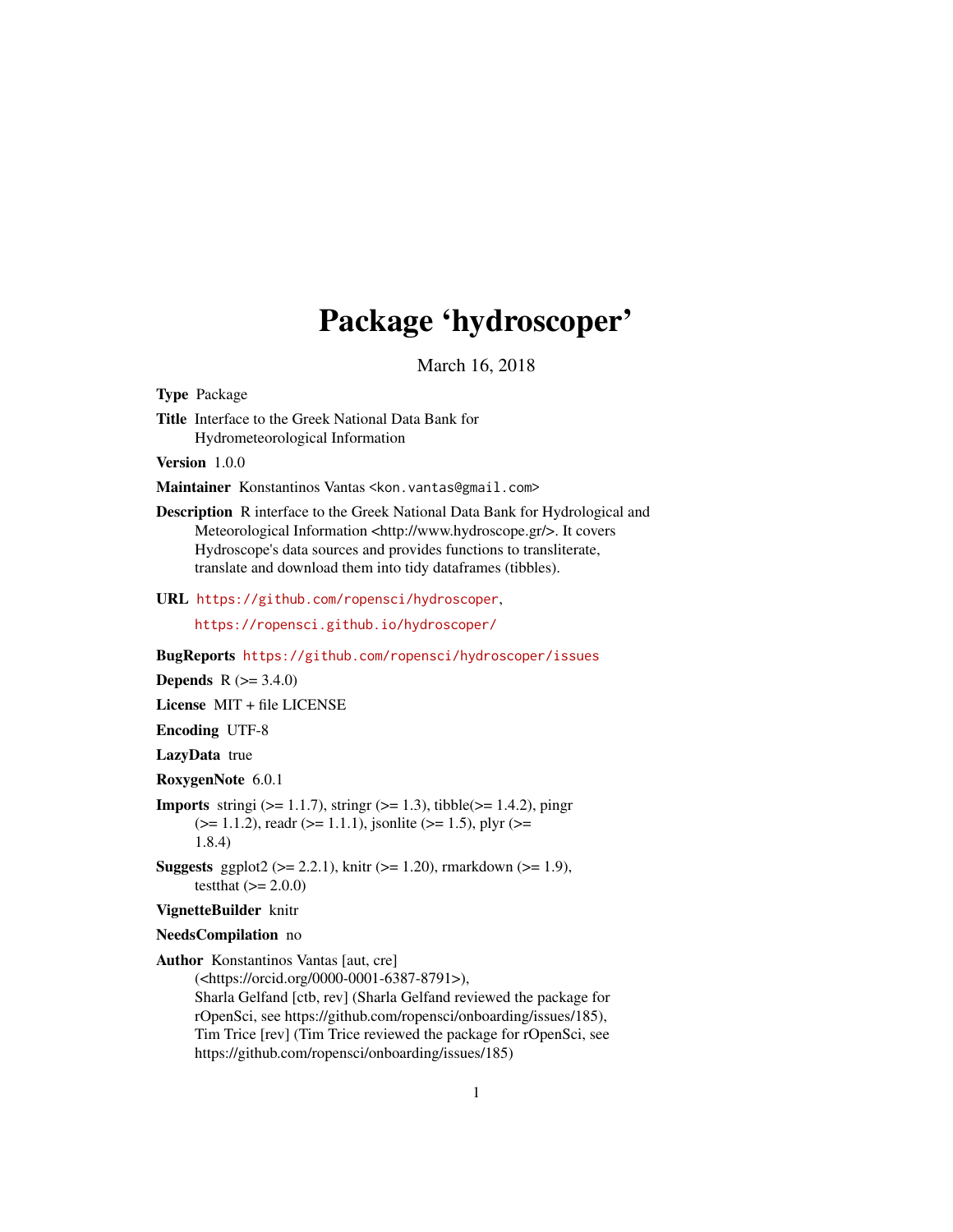<span id="page-1-0"></span>Repository CRAN Date/Publication 2018-03-16 11:50:46 UTC

## R topics documented:

| Index |  |
|-------|--|
|       |  |
|       |  |
|       |  |
|       |  |
|       |  |
|       |  |
|       |  |
|       |  |
|       |  |

get\_data *Get time series values in a tibble*

#### Description

get\_data returns a tibble from a Hydroscope's time-series text file.

#### Usage

```
get_data(subdomain = c("kyy", "ypaat", "emy", "deh"), time_id)
```
#### Arguments

| subdomain | One of the subdomains of hydroscope.gr |
|-----------|----------------------------------------|
| time id   | A time series ID                       |

#### Value

If subdomain is one of:

- kyy, Ministry of Environment and Energy
- ypaat, Ministry of Rural Development and Food
- deh, Greek Public Power Corporation
- emy, National Meteorological Service

and time\_id exists in that subdomain, returns a tibble with the time series values. Otherwise returns an error message.

The dataframe columns are:

date The time series Dates (POSIXct)

value The time series values (numeric)

comment Comments about the values (character)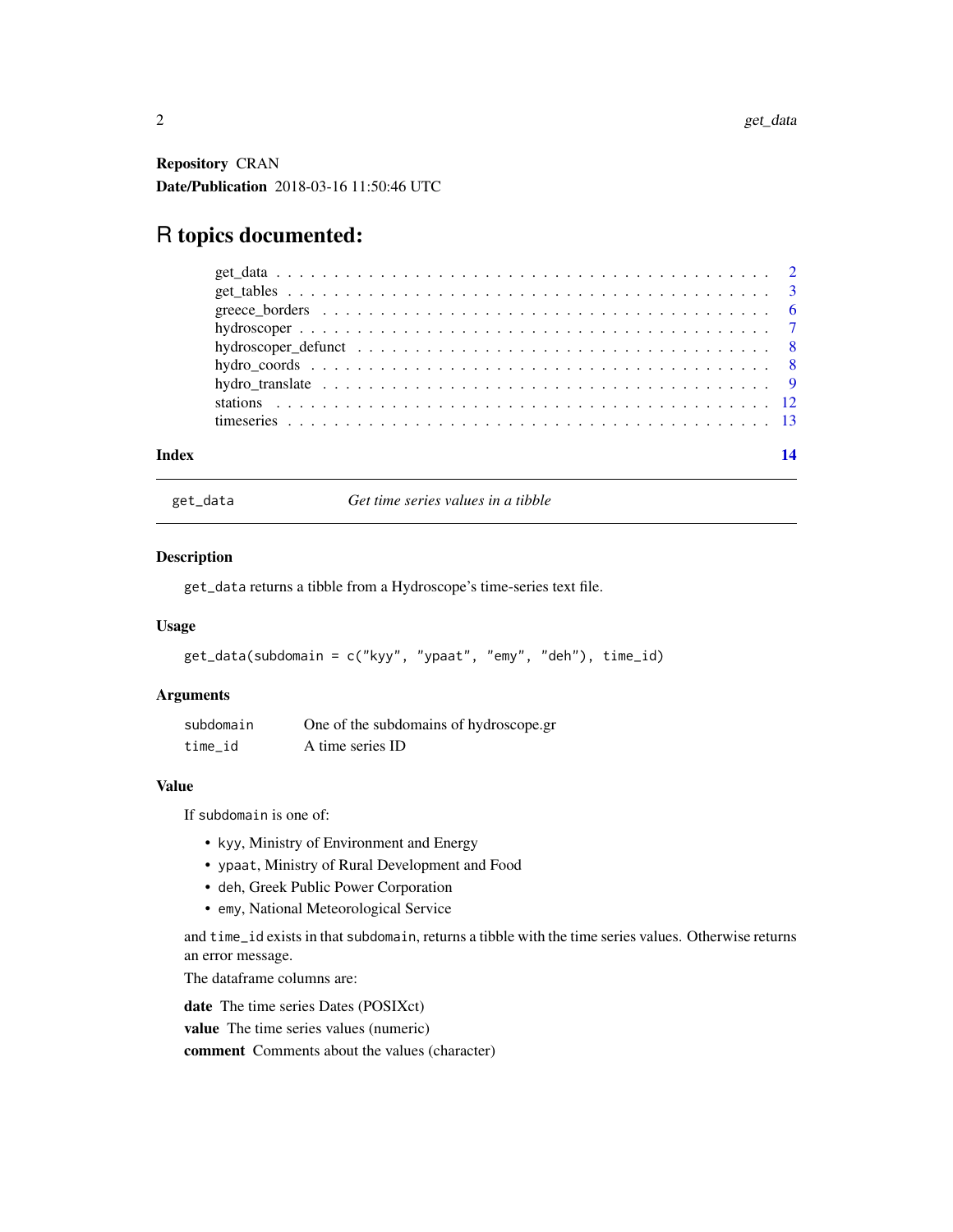#### <span id="page-2-0"></span>get\_tables 3

#### Note

Data are not available freely in the sub-domains: "deh" (Greek Public Power Corporation) and "emy" (National Meteorological Service).

#### Author(s)

Konstantinos Vantas, <kon.vantas@gmail.com>

#### References

Stations' data are retrieved from the Hydroscope's <http://www.hydroscope.gr/> databases:

- Ministry of Environment, Energy and Climate Change.
- Ministry of Rural Development and Food.

Tibble, <http://tibble.tidyverse.org/>

#### Examples

```
## Not run:
# get time series 912 from the Greek Ministry of Environment and Energy
time_series <- get_data("kyy", 912)
```
## End(Not run)

### get\_tables *Get tibbles from Hydroscope*

#### Description

A family of functions that return a tibble from a specific database from Hydroscope using the Enhydris API. get\_database returns a named list of tibbles using all the family's functions.

#### Usage

```
get_stations(subdomain = c("kyy", "ypaat", "emy", "deh"), translit = TRUE)
get_timeseries(subdomain = c("kyy", "ypaat", "emy", "deh"), translit = TRUE)
get_instruments(subdomain = c("kyy", "ypaat", "emy", "deh"),
  translit = TRUE)
get_water_basins(subdomain = c("kyy", "ypaat", "emy", "deh"),
  translit = TRUE)
get_water_divisions(subdomain = c("kyy", "ypaat", "emy", "deh"),
  translit = TRUE)
```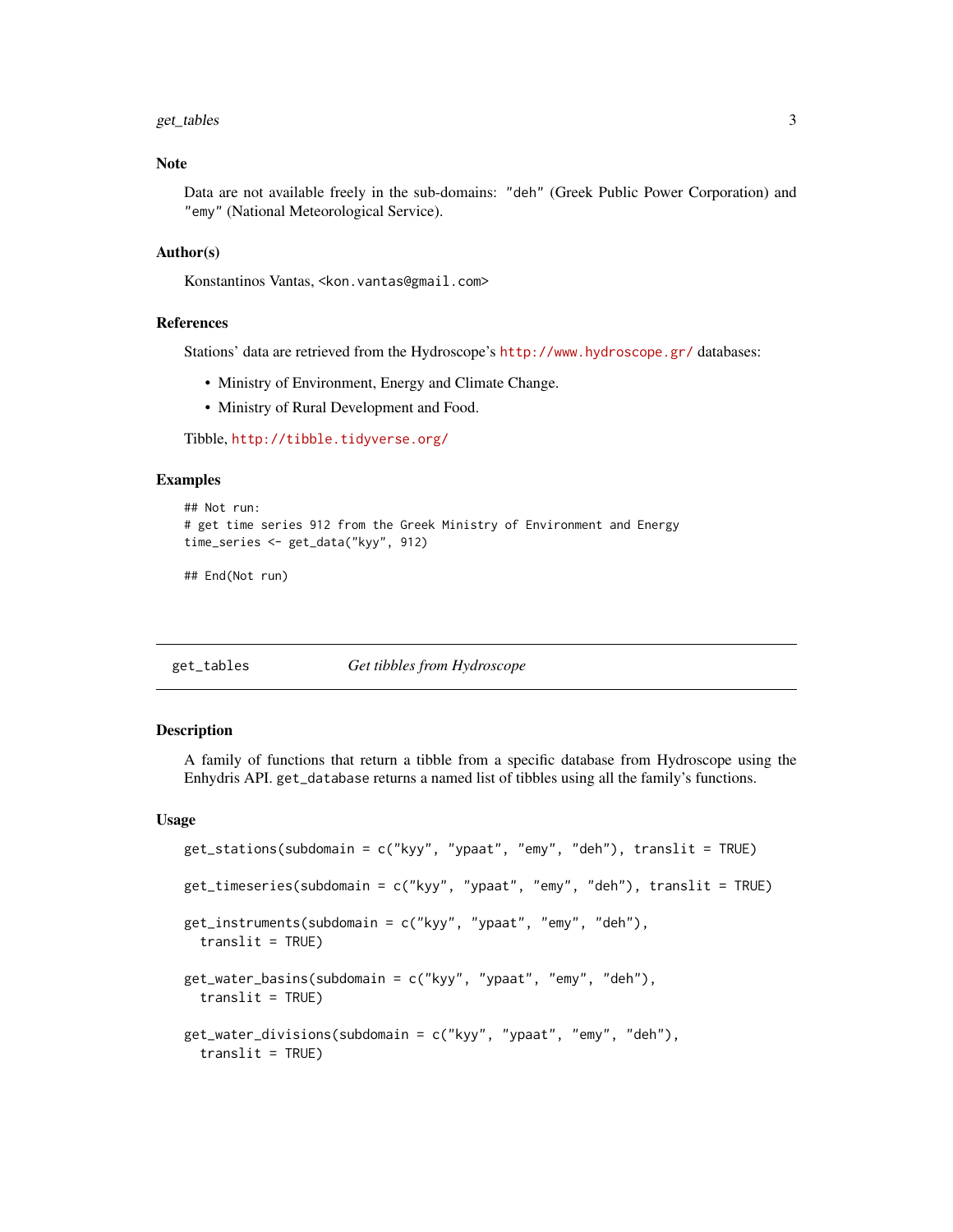```
get_political_divisions(subdomain = c("kyy", "ypaat", "emy", "deh"),
  translit = TRUE)
get_variables(subdomain = c("kyy", "ypaat", "emy", "deh"), translit = TRUE)
get_units_of_measurement(subdomain = c("kyy", "ypaat", "emy", "deh"),
  translit = TRUE)
get_time_steps(subdomain = c("kyy", "ypaat", "emy", "deh"), translit = TRUE)
get_owners(subdomain = c("kyy", "ypaat", "emy", "deh"), translit = TRUE)
get_instruments_type(subdomain = c("kyy", "ypaat", "emy", "deh"),
  translit = TRUE)
get_station_type(subdomain = c("kyy", "ypaat", "emy", "deh"),
  translit = TRUE)
get_database(subdomain = c("kyy", "ypaat", "emy", "deh"), translit = TRUE)
```
#### Arguments

| subdomain | One of the subdomains of Hydroscope in the vector c("kyy", "ypaat", "emy", "deh"). |
|-----------|------------------------------------------------------------------------------------|
| translit  | Automatically transliterate Greek to Latin.                                        |

#### Value

If subdomain is one of:

- kyy, Ministry of Environment and Energy.
- ypaat, Ministry of Rural Development and Food.
- deh, Greek Public Power Corporation.
- emy, National Meteorological Service.

returns a tibble or a named list with tibbles from the corresponding database. Otherwise returns an error message.

#### Note

Objects' IDs are not unique among the different Hydroscope databases. For example, time series' IDs from http://kyy.hydroscope.gr have same values with time series' from http://ypaat.hydroscope.gr.

The coordinates of the stations are based on the European Terrestrial Reference System 1989 (ETRS89).

#### Author(s)

Konstantinos Vantas, <kon.vantas@gmail.com>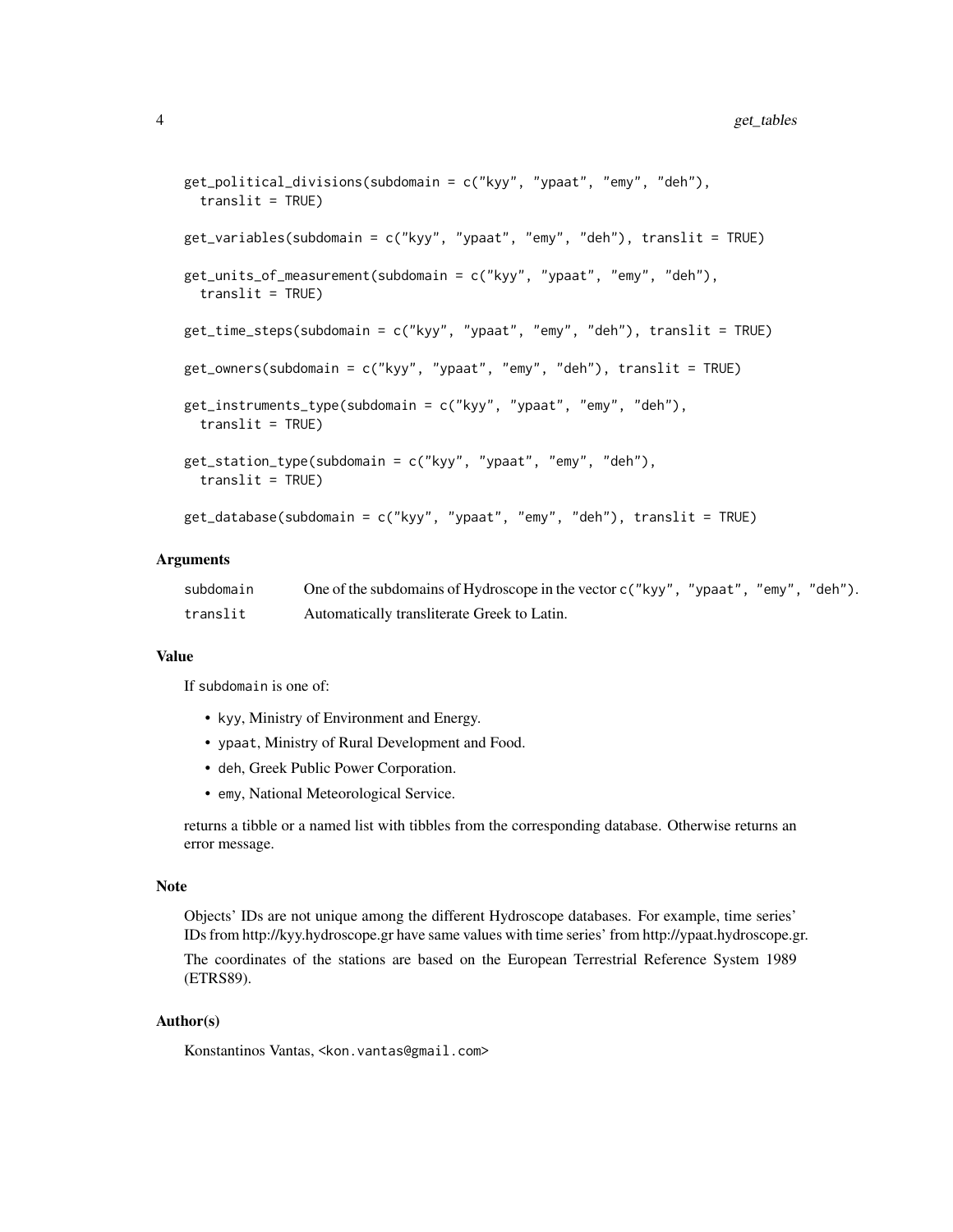#### get\_tables 5

#### References

The data are retrieved from the Hydroscope's <http://www.hydroscope.gr/> databases:

- Ministry of Environment, Energy and Climate Change.
- Ministry of Rural Development and Food.
- National Meteorological Service.
- Greek Public Power Corporation.

European Terrestrial Reference System 1989 (ETRS), <http://bit.ly/2kJwFuf> Greek Water Divisions, <http://bit.ly/2kk0tOm>, <http://bit.ly/2ltQC8O> Greek Water Basins, <http://bit.ly/2Dvzo1W> Tibble, <http://tibble.tidyverse.org/>

#### Examples

## Not run:

```
# data will be downloaded from Ministry of Environment and Energy (kyy):
subdomain <- "kyy"
```

```
# stations
kyy_stations <- get_stations(subdomain)
```
# time series kyy\_ts <- get\_timeseries(subdomain)

```
# instruments
kyy_inst <- get_instruments(subdomain)
```

```
# water basins
kyy_wbas <- get_water_basins(subdomain)
```

```
# water divisions
kyy_wdiv <- get_water_divisions(subdomain)
```

```
# political divisions
kyy_pol <- get_political_divisions(subdomain)
```

```
# variables
kyy_vars <- get_variables(subdomain)
```

```
# units of measurement
kyy_units <- get_units_of_measurement(subdomain)
```

```
# time steps
kyy_time_steps <- get_time_steps(subdomain)
```
# owners kyy\_owners <- get\_owners(subdomain)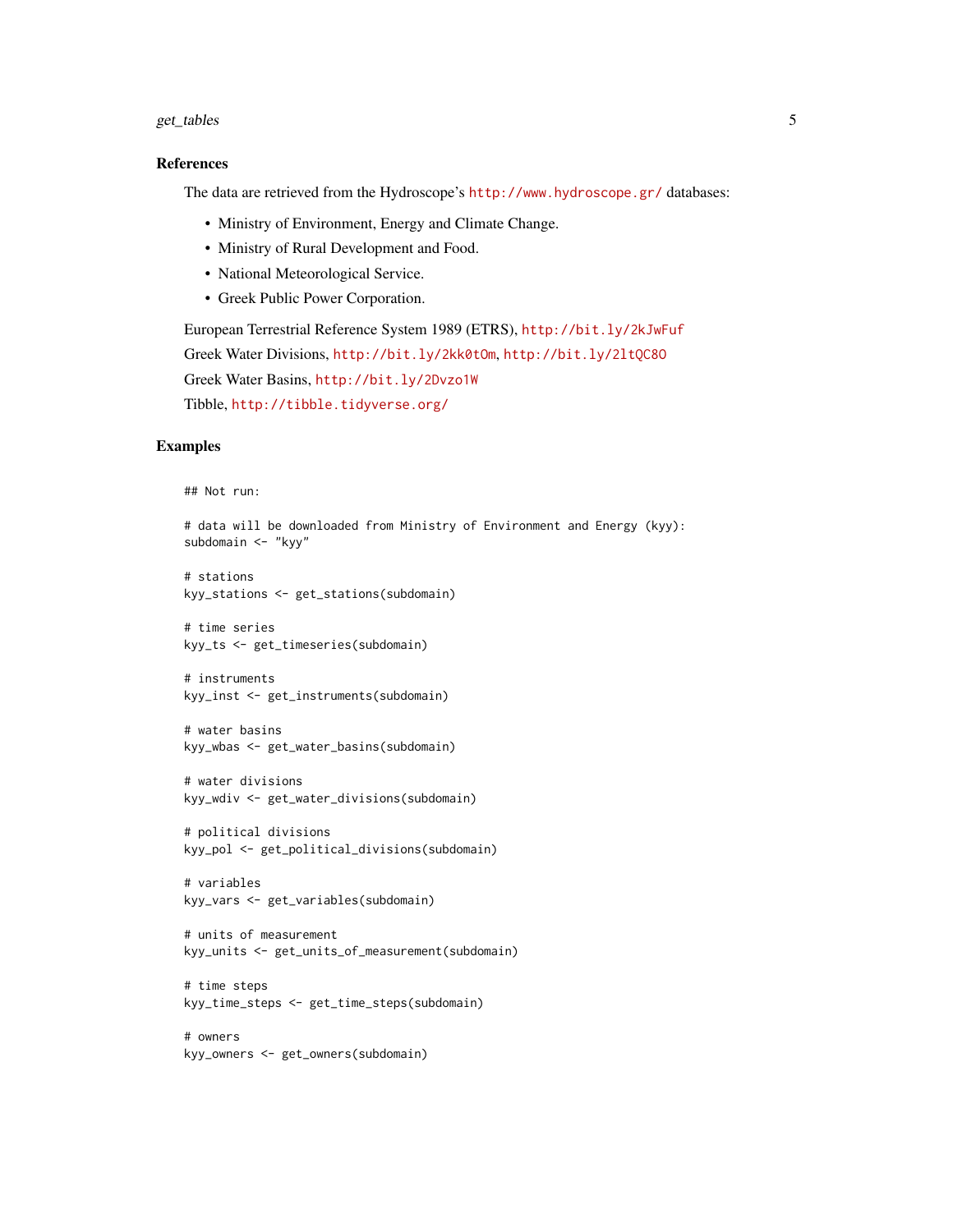```
# instruments type
kyy_instr_type <- get_instruments_type(subdomain)
# stations' type
kyy_st_type <- get_station_type(subdomain)
# use all the get_ functions above to create a named list with tibbles
kyy_db <- get_database(subdomain)
## End(Not run)
```
greece\_borders *Greek borders*

### Description

The borders of Greece are taken from Geoadata.gov.gr. The variables are created using the function tidy from the broom package. This data frame was created for use with the geom\_polygon from ggplot2 package.

#### Usage

greece\_borders

#### Format

A tibble with 18,474 rows and 8 variables:

long Longitude in decimal degrees, ETRS89

lat Latitude in decimal degrees, ETRS89

order order, integer

hole hole, boolean

piece piece, integer

group group, numeric

#### Source

<http://geodata.gov.gr/>

<span id="page-5-0"></span>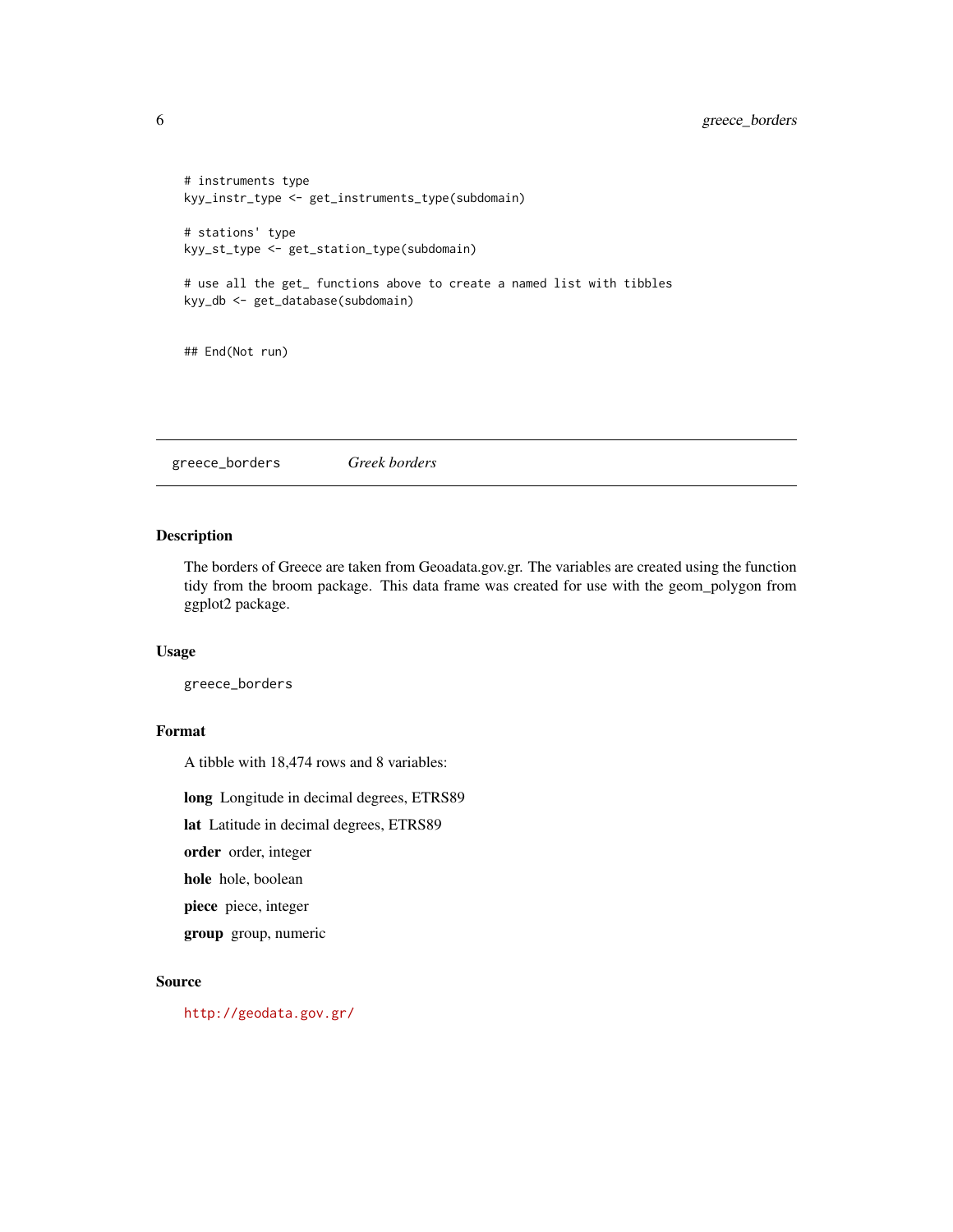#### <span id="page-6-0"></span>Description

hydroscoper provides an R interface to the Greek National Data Bank for Hydrological and Meteorological Information <http://www.hydroscope.gr/>.

hydroscoper covers Hydroscope's data sources using the [Enhydris API](http://bit.ly/2CLlAAA) and provides functions to:

- 1. Transform the available tables and data sets into [tibbles.](http://bit.ly/2Dg1sHY)
- 2. Transliterate the Greek Unicode names to Latin.
- 3. Translate various Greek terms to English.

#### Enhydris API

The Enhydris database is implemented in PostgreSQL. Details about the database can be found [here](http://bit.ly/2D0cZgA) and about the Web-service API [here.](http://bit.ly/2FlRtBB)

#### Data Sources

The data are retrieved from the Hydroscope's databases:

- Ministry of Environment, Energy and Climate Change.
- Ministry of Rural Development and Food.
- National Meteorological Service.
- Greek Public Power Corporation.

#### Author(s)

Maintainer: Konstantinos Vantas <kon.vantas@gmail.com> (0000-0001-6387-8791)

Other contributors:

- Sharla Gelfand (Sharla Gelfand reviewed the package for rOpenSci, see https://github.com/ropensci/onboarding/issues/185) [contributor, NA]
- Tim Trice (Tim Trice reviewed the package for rOpenSci, see https://github.com/ropensci/onboarding/issues/185) [NA]

### See Also

Useful links:

- <https://github.com/ropensci/hydroscoper>
- <https://ropensci.github.io/hydroscoper/>
- Report bugs at <https://github.com/ropensci/hydroscoper/issues>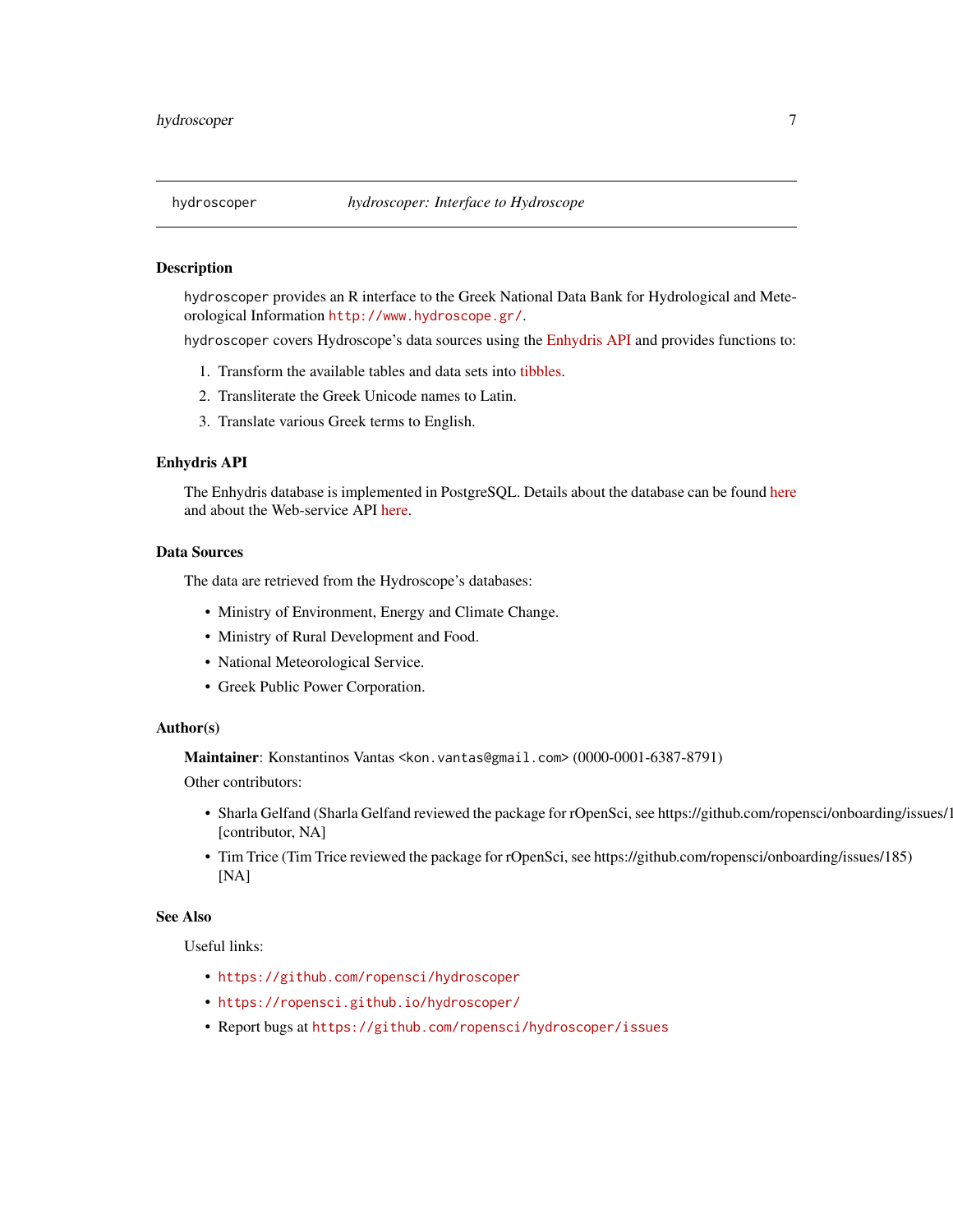<span id="page-7-0"></span>hydroscoper\_defunct *Defunct functions in hydroscoper*

#### <span id="page-7-1"></span>Description

These functions are no longer available in hydroscoper.

#### Usage

```
get_coords(...)
```
#### Arguments

... Defunct function's parameters

#### Details

Defunct functions:

• [get\\_coords](#page-7-1): This function is defunct. Please use [hydro\\_coords](#page-7-2) to convert Hydroscope's points raw format to a tidy data frame.

<span id="page-7-2"></span>hydro\_coords *Convert coordinates from Hydroscope's points to a tibble*

#### Description

hydro\_coords returns a tibble with the stations' longitude and latitude using as input the variable point from get\_stations function.

#### Usage

hydro\_coords(x)

#### Arguments

x a string vector with the points retrieved from Hydroscope

#### Value

a tibble with the longitude and latitude values.

#### Author(s)

Konstantinos Vantas, <kon.vantas@gmail.com>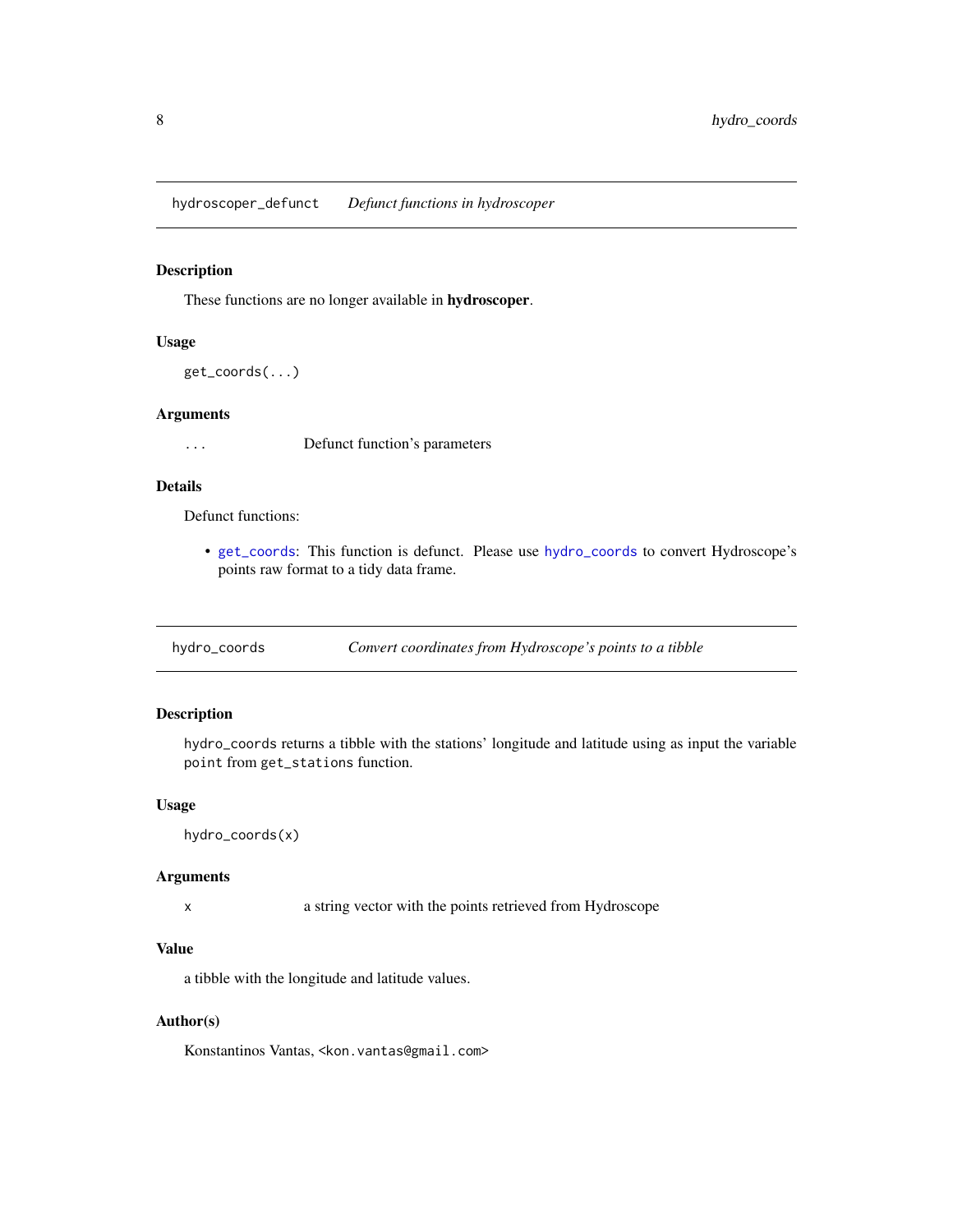### <span id="page-8-0"></span>hydro\_translate 9

#### Examples

```
## Not run:
# get stations from the Greek Ministry of Environment and Energy
kyy_stations <-get_stations("kyy")
# create a tibble with stations' coords
coords <- hydro_coords(kyy_stations$point)
## End(Not run)
```
hydro\_translate *Translate Greek names and terms to English*

#### Description

hydro\_translate translates various Hydroscope's names and terms to English.

#### Usage

```
hydro_translate(x, value = c("owner", "variable", "timestep", "division"))
```
#### Arguments

|       | a string vector                                                                |  |  |
|-------|--------------------------------------------------------------------------------|--|--|
| value | One of the predefined values in c("owner", "variable", "timestep", "division") |  |  |

#### Value

If value is one of:

- owner, organizations' names.
- variable, hydrometeorological term.
- timestep, timestep term.
- division, Water Division.

returns a character vector with translations of various hydrometeorological terms or organizations' names from Greek (with latin characters) to English.

The organizations' names in owner are:

| Code                | <b>Name</b>                               |
|---------------------|-------------------------------------------|
| min_envir_energy    | Ministry of Environment and Energy        |
| min_agricult        | Ministry of Rural Development and Food    |
| natio_meteo_service | National Meteorological Service           |
| natio_observ_athens | National Observatory of Athens            |
| public_power_corp   | <b>Public Power Corporation</b>           |
| natio_argic_resear  | National Agricultural Research Foundation |
| greek_perfectures   | <b>Greek Prefectures</b>                  |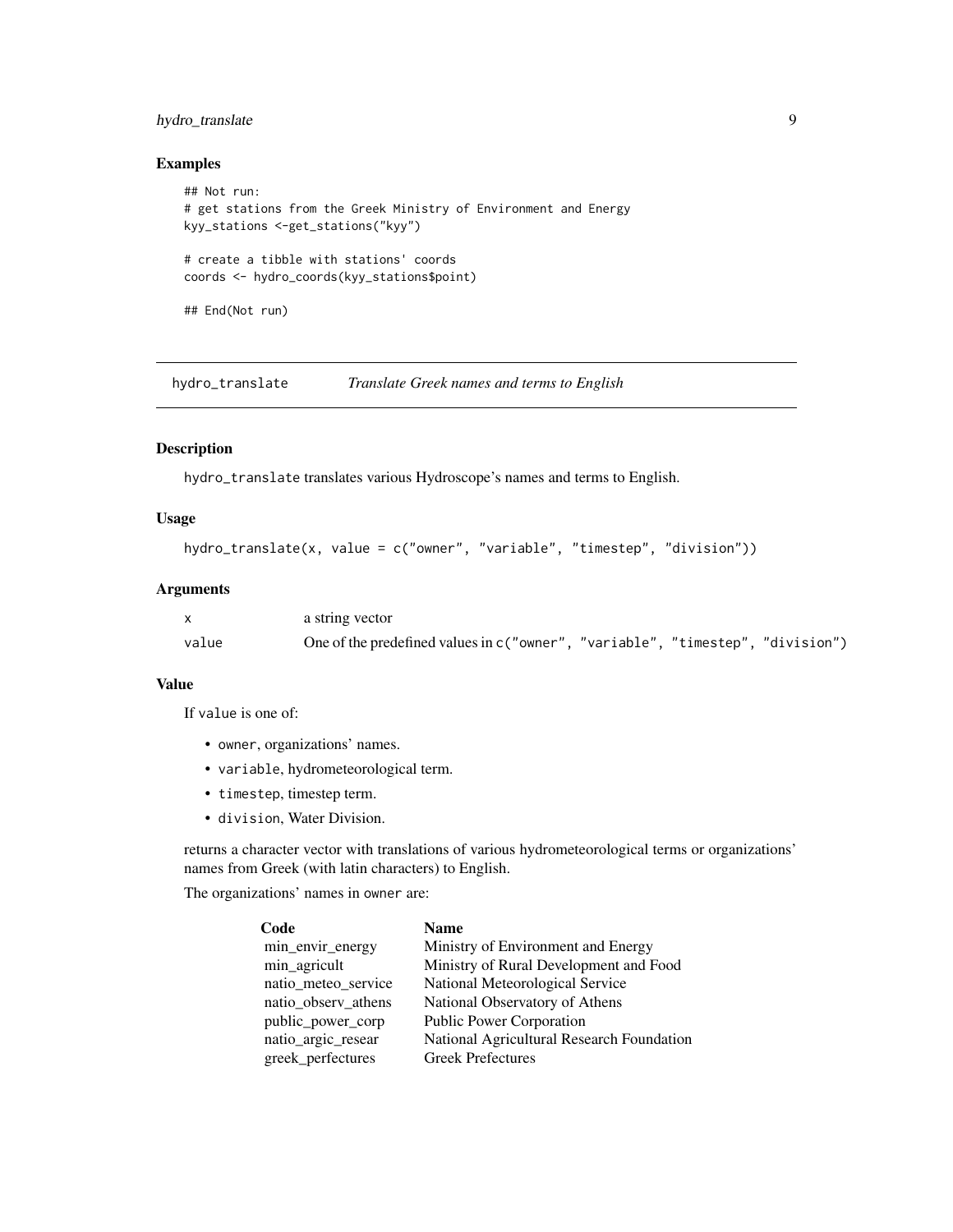## 10 hydro\_translate

| crete_eng_faculty    | Technical University of Crete   |
|----------------------|---------------------------------|
| crete natural museum | Natural History Museum of Crete |

The Greek Water Divisions codes in division are:

| Code             | <b>Name</b>             |
|------------------|-------------------------|
| GR01             | Dytike Peloponnesos     |
| GR <sub>02</sub> | Boreia Peloponnesos     |
| GR03             | Anatolike Peloponnesos  |
| GR04             | Dytike Sterea Ellada    |
| GR05             | Epeiros                 |
| GR06             | Attike                  |
| GR07             | Anatolike Sterea Ellada |
| <b>GR08</b>      | Thessalia               |
| GR09             | Dytike Makedonia        |
| GR 10            | Kentrike Makedonia      |
| GR 11            | Anatolike Makedonia     |
| GR 12            | Thrake                  |
| GR13             | Krete                   |
| GR 14            | Nesoi Aigaiou           |
|                  |                         |

Note

The dictionary used for the Greek to English translation is:

| English term       |
|--------------------|
| unknown            |
| wind               |
| direction          |
| past               |
| speed              |
| average            |
| precipitation      |
| duration           |
| evaporation        |
| evapotranspiration |
| temperature        |
| ground             |
| depth              |
| min                |
| max                |
| pressure           |
| point              |
| snow               |
| elevation          |
| level              |
| flood              |
|                    |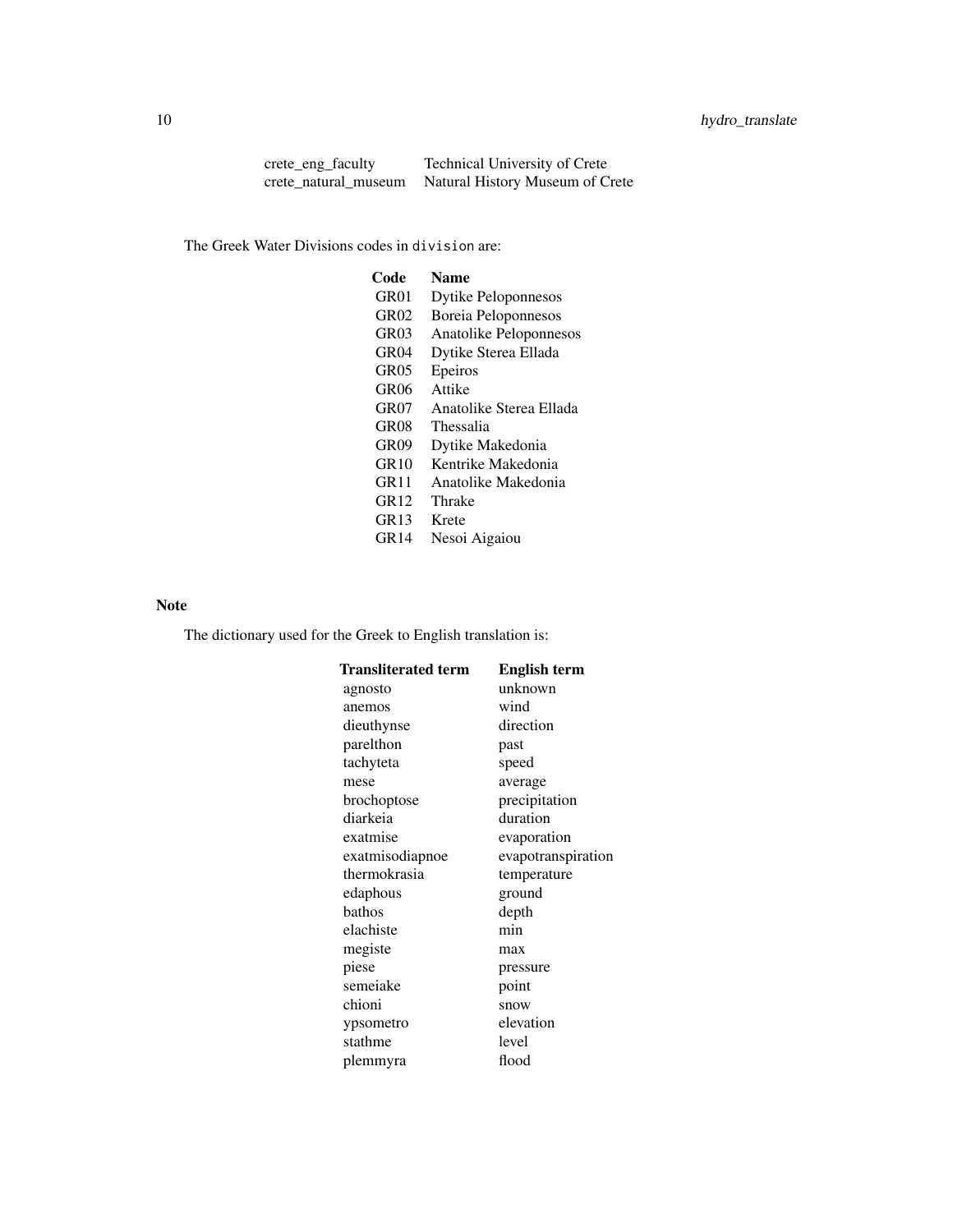paroche flow broche precipitation katastase condition ektimemene estimation athroistiko cumulative stereo sediment ygrasia humidity ygro wet apolyte absolute schetike relative asbestio calcium wetu precipitation chionobrochometro snow\_rain\_gauge xero dry ydrometrese flow\_gauge thalasses sea semeio\_drosou dew\_point oratoteta visibility steria land thalassa sea barometro barometer tase\_ydratmon vapour\_pressure psychrometro psychrometer isodynamo\_ypsos water\_equivalent agogimoteta aktinobolia radiation anthraka carbon dioxeidio dioxide ypoloipo argilio aluminum argilos clay arseniko arsenic pyritiou silicon aera air<br>
nephokalypse cloud\_cover nephokalypse nephose clouds axiosemeiota remarkably nephe clouds kairos weather diafora difference atmosfairiki atmospheric parousa present parelthousa past kalymeno cover<br>el. min meg. max skleroteta hardness

constant min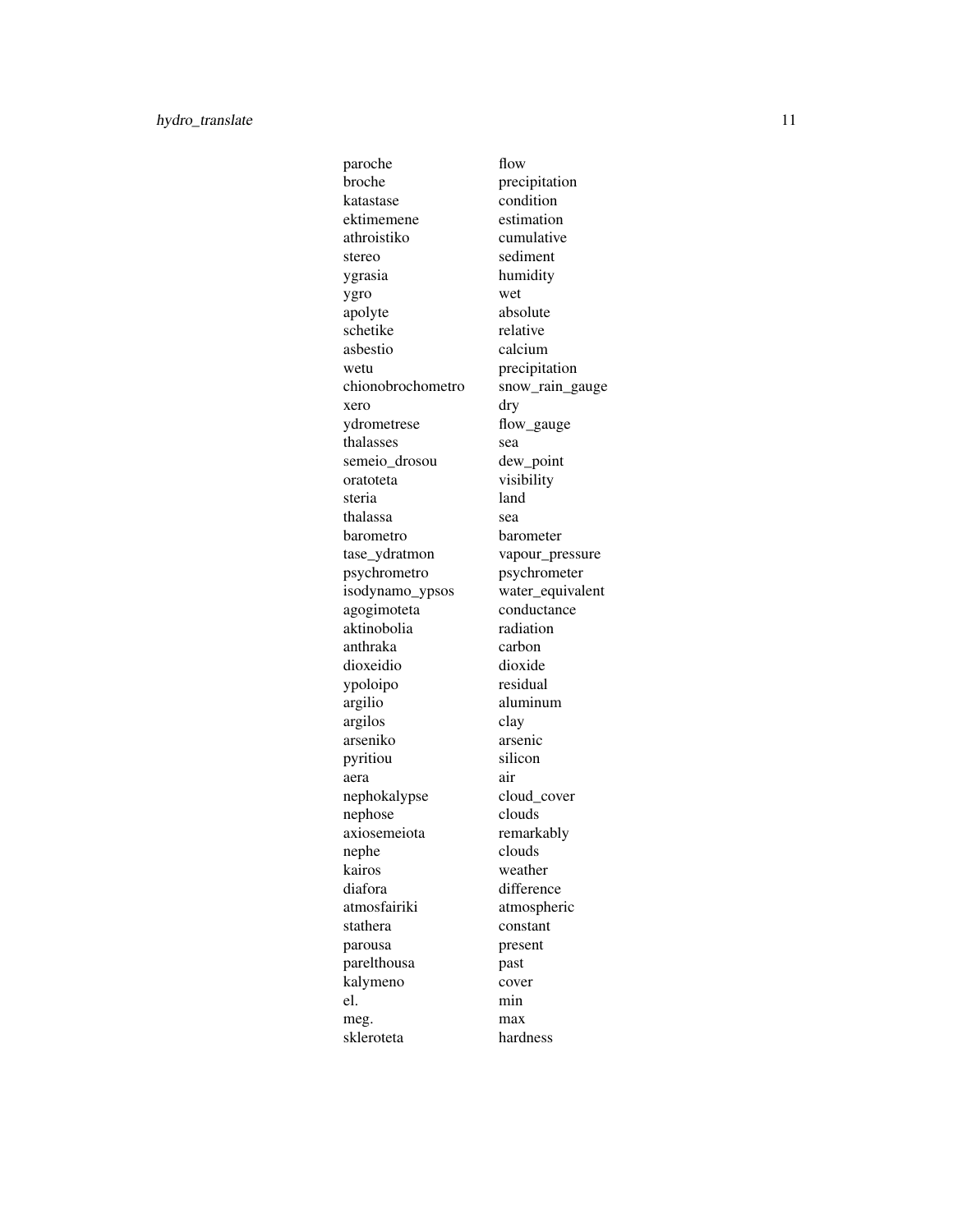#### <span id="page-11-0"></span>12 stations and the stations of the stations of the stations of the stations of the stations of the stations of the stations of the stations of the stations of the stations of the stations of the stations of the stations o

eliophaneia sunshine eisroe\_se\_tamieuteres inflow\_reservoir

#### References

Greek Water Divisions, <http://bit.ly/2kk0tOm>, <http://bit.ly/2ltQC8O>

#### Examples

## Not run:

```
# get data from the Ministry of Environment and Energy
kyy_owners <- get_owners("kyy")
kyy_vars <- get_variables("kyy")
owners_names <- hydro_translate(kyy_owners$name, "owner")
vars <- hydro_translate(kyy_vars$descr, "variable")
```
## End(Not run)

stations *stations*

#### **Description**

Stations' data from the Greek National Data Bank for Hydrological and Meteorological Information. This dataset is a comprehensive look-up table with geographical and ownership information of the available stations in all Hydroscope's databases.

#### Usage

stations

#### Format

A tibble with 2,322 rows and 9 variables:

station\_id The station's ID from the domain's database

name The station's name

water\_basin The station's Water Basin

water division The station's Water Division

owner The station's owner

longitude The station's longitude in decimal degrees, ETRS89

latitude The station's latitude in decimal degrees, ETRS89

altitude The station's altitude, meters above sea level

subdomain The corresponding Hydroscope's database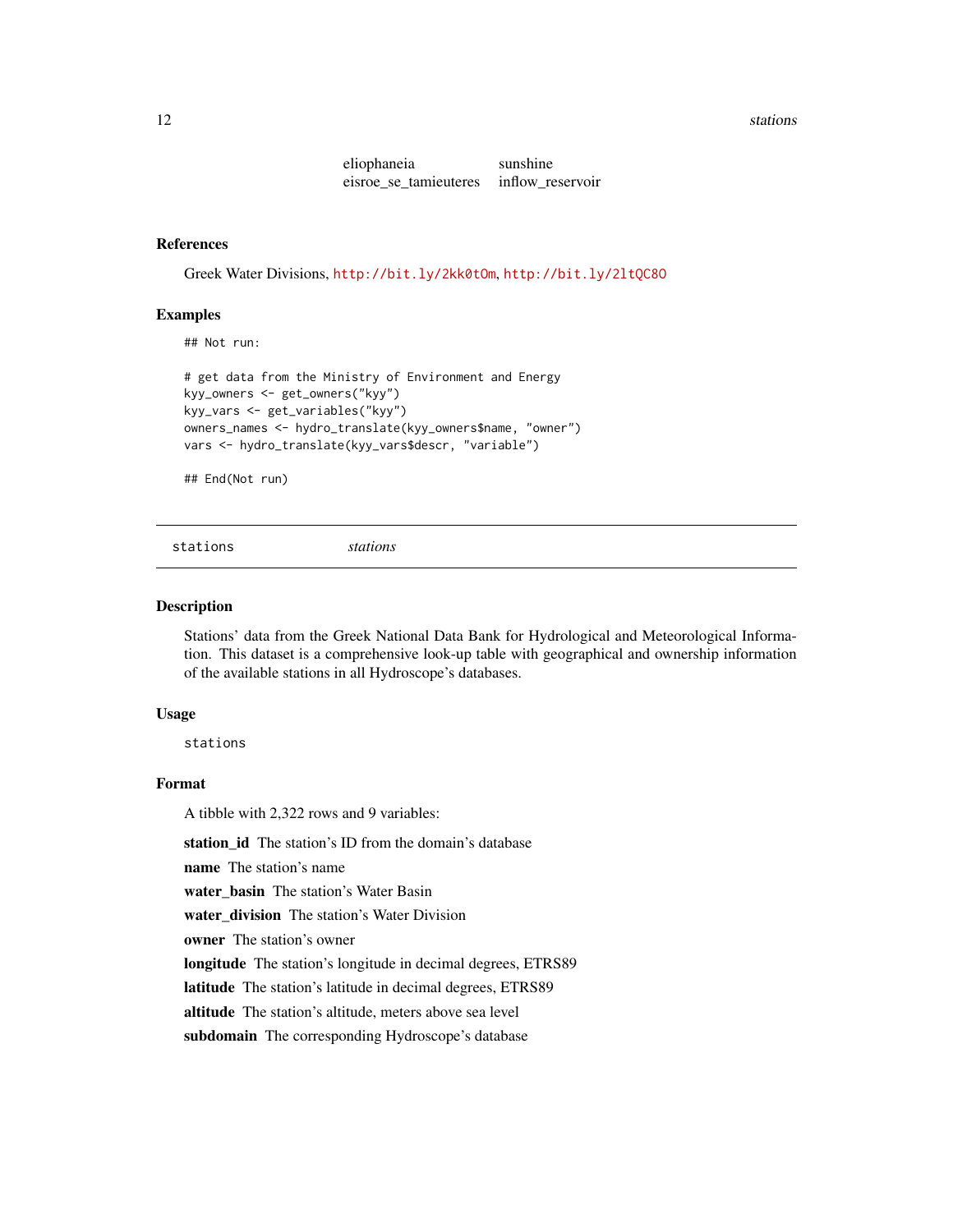<span id="page-12-0"></span>

### Description

Time series' data from the Greek National Data Bank for Hydrological and Meteorological Information. This dataset is a comprehensive look-up table of all of the available measurements for a given station in a given Hydroscope's database, with units of measurement and times of those measurements.

#### Usage

timeseries

#### Format

A tibble with 10,804 rows and 9 variables:

time\_id The time series ID station\_id The corresponding station's ID variable The time series variable type timestep The timestep of time series units The units of the time series start\_date The starting date of time series values end\_date The ending date of time series values subdomain The corresponding Hydroscope's database